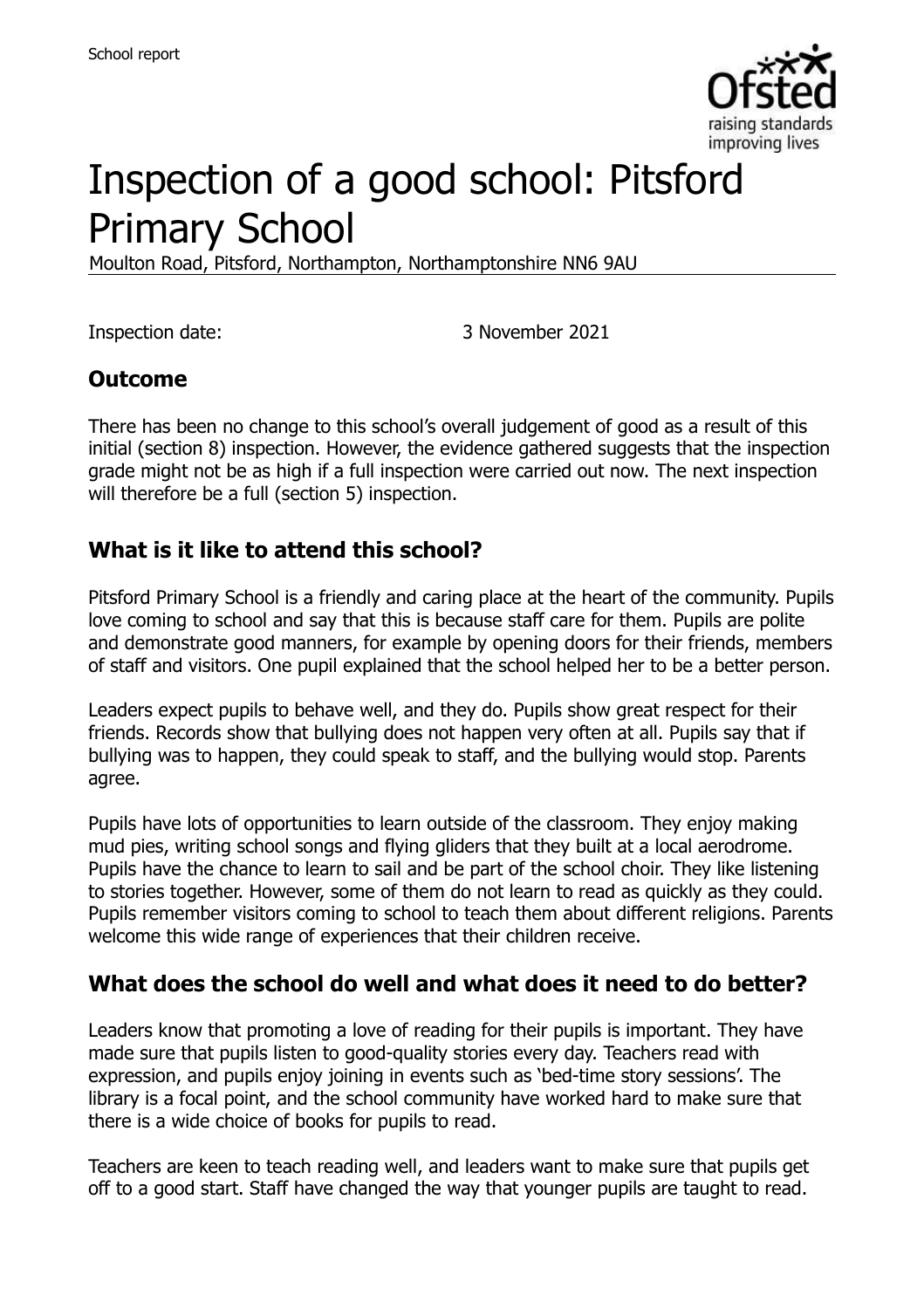

However, not all staff have had the training that they need to do this well. Plans are not in place so that teachers know the order they should teach new sounds. Pupils do not always say sounds correctly. Some teachers do not always correct this, which means that pupils cannot blend the sounds fluently to read the books that they are given.

In some subjects, leaders have identified what they want pupils to know. For example, in mathematics, teachers know what should be taught and when. Teachers check what pupils understand. They use this to plan precisely what pupils need to learn next. Teachers make sure that pupils get plenty of chances to practise a new concept when they do not understand something as well as they should. Most pupils use what they have learned before to help them to solve problems and understand new concepts.

In other subjects, the curriculum is at an earlier stage of development. In history, topics have been identified. However, leaders have not yet established precisely what knowledge is really important for pupils to grasp. Pupils say that they like learning about historical events and people. They know they have learned about the Romans, but they cannot always remember key information or concepts. Leaders have not checked that pupils have the chance to recall and remember important knowledge.

Leaders want pupils with special education needs and/or disabilities (SEND) to achieve just as well as their peers. They provide training for teachers so they can support pupils with SEND appropriately. Teachers know what extra support these pupils need to help them to remember what they are learning. They make sure that pupils with SEND can learn in smaller steps and have the chance to practise new learning more often.

Children in early years settle into the routines of school life quickly. They explore and understand mathematics in practical ways. They learn songs and rhymes together. Children play cooperatively and travel around the classroom and school calmly and sensibly.

Staff are proud to work at Pitsford Primary School. They feel that leaders are mindful of staff workload and well-being. Staff say that leaders have tried to help them through times when this increased due to the pandemic. They appreciate that leaders ask them how they can help, and they are confident that leaders will act on concerns they raise.

Parents speak highly of the school. They express gratitude for the support they have received during the COVID-19 pandemic and when pupils continued their learning at home. They feel that the school is 'amazing' and that everyone is welcome there.

In discussion with the headteacher, we agreed that the teaching of phonics and early reading, and the development of the wider curriculum, may usefully serve as a focus for the next inspection.

## **Safeguarding**

The arrangements for safeguarding are effective.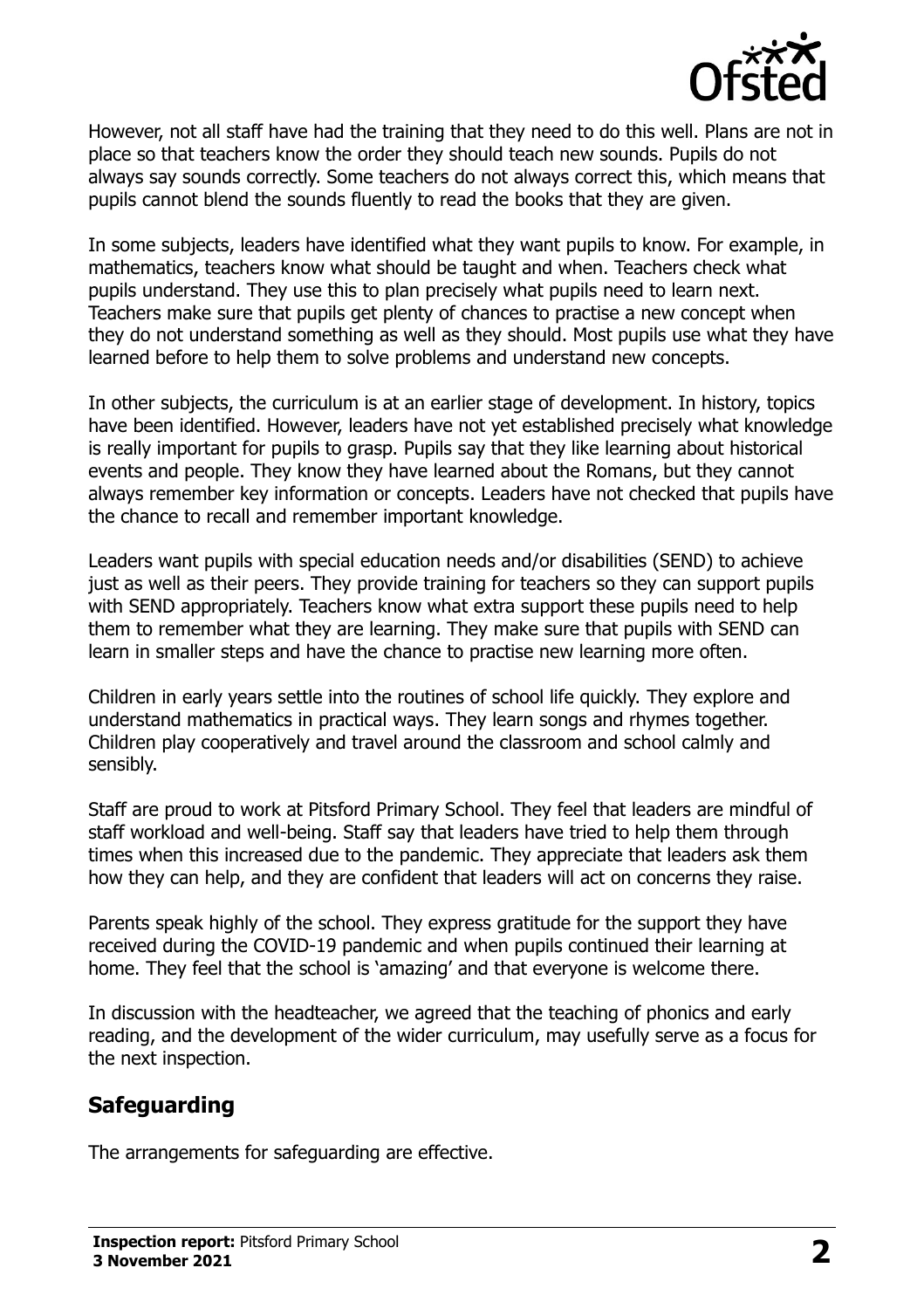

Pitsford Primary School has a strong culture of safeguarding. All staff have been given training. They can explain what to do and who to speak to if they have a safeguarding concern. Leaders carefully check that all staff are following these systems.

Leaders check that pupils feel safe. They make sure that pupils know what to do to stay safe outside of school and when using the internet. Leaders seek help from the local authority when they need advice.

## **What does the school need to do to improve?**

## **(Information for the school and appropriate authority)**

- Leaders have not made sure that all staff know how to teach phonics well. They have not clearly identified what sounds pupils will learn and by when. Not all staff model the sounds that letters make accurately. Pupils do not get off to a swift start learning to read. Not all pupils make the progress that they could to become fluent early readers. Leaders should make sure that there is a clear plan in place which identifies what sounds pupils will learn and by when. They should make sure that all staff have the training that they need to teach phonics consistently well.
- Work on curriculum plans is not yet complete. Leaders have not yet identified the precise knowledge that they want pupils to learn and by when. Pupils do not recall the important knowledge that they need in all subjects. Leaders should ensure that they identify and sequence the important knowledge that pupils need to know in all subjects, from early years to Year 6. They should check to make sure that pupils have the chance to revise and recall it.

## **Background**

When we have judged a school to be good, we will then normally go into the school about once every four years to confirm that the school remains good. This is called a section 8 inspection of a good or outstanding school, because it is carried out under section 8 of the Education Act 2005. We do not give graded judgements on a section 8 inspection. However, if we find evidence that a school would now receive a higher or lower grade, then the next inspection will be a section 5 inspection. Usually this is within one to two years of the date of the section 8 inspection. If we have serious concerns about safeguarding, behaviour or the quality of education, we will deem the section 8 inspection as a section 5 inspection immediately.

This is the first section 8 inspection since we judged the school to be good in July 2016.

## **How can I feed back my views?**

You can use [Ofsted Parent View](https://parentview.ofsted.gov.uk/) to give Ofsted your opinion on your child's school, or to find out what other parents and carers think. We use information from Ofsted Parent View when deciding which schools to inspect, when to inspect them and as part of their inspection.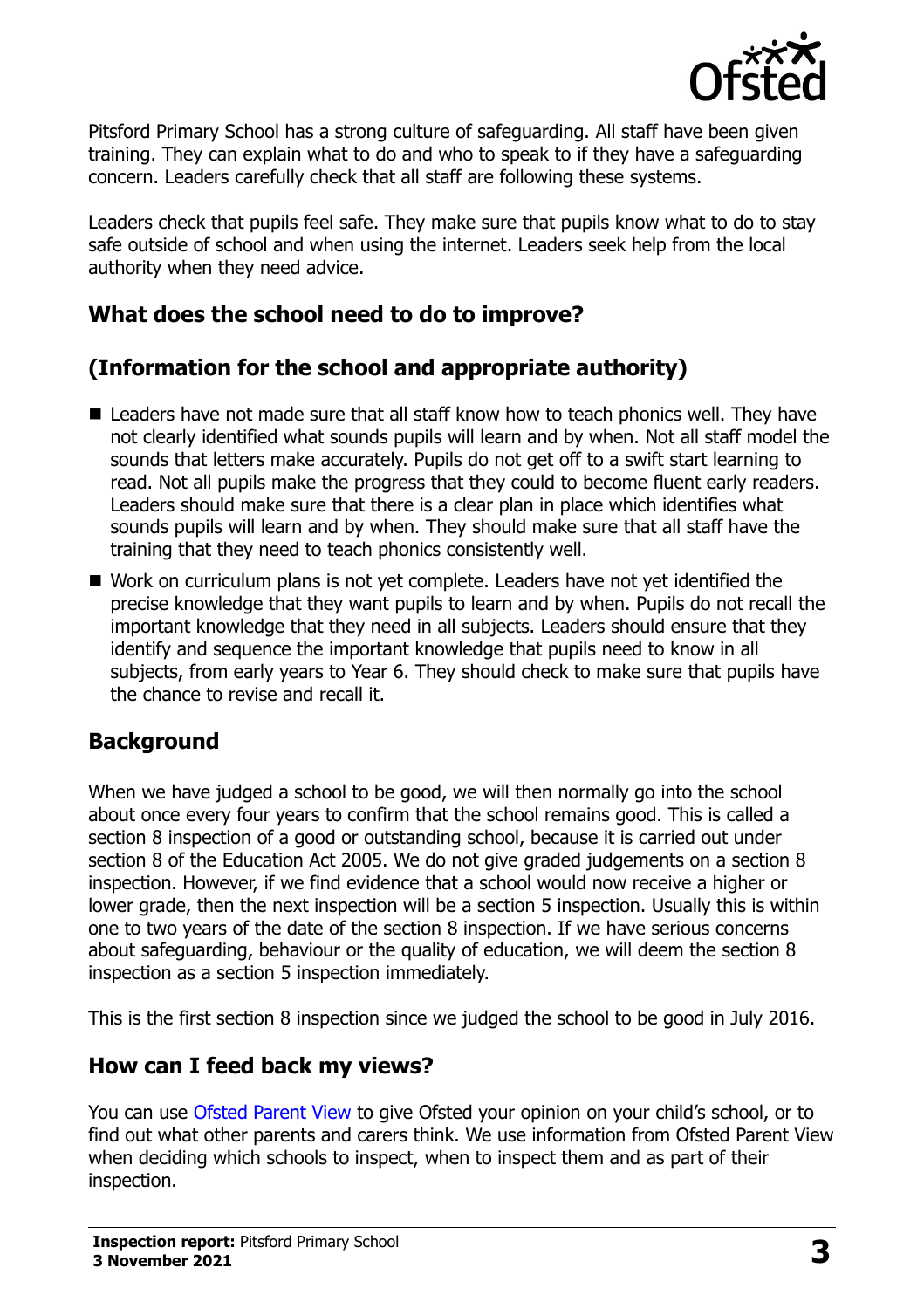

The Department for Education has further quidance on how to complain about a school.

If you are the school and you are not happy with the inspection or the report, you can [complain to Ofsted.](https://www.gov.uk/complain-ofsted-report)

#### **Further information**

You can search for [published performance](http://www.compare-school-performance.service.gov.uk/) information about the school.

In the report, '[disadvantaged pupils](http://www.gov.uk/guidance/pupil-premium-information-for-schools-and-alternative-provision-settings)' refers to those pupils who attract government pupil premium funding: pupils claiming free school meals at any point in the last six years and pupils in care or who left care through adoption or another formal route.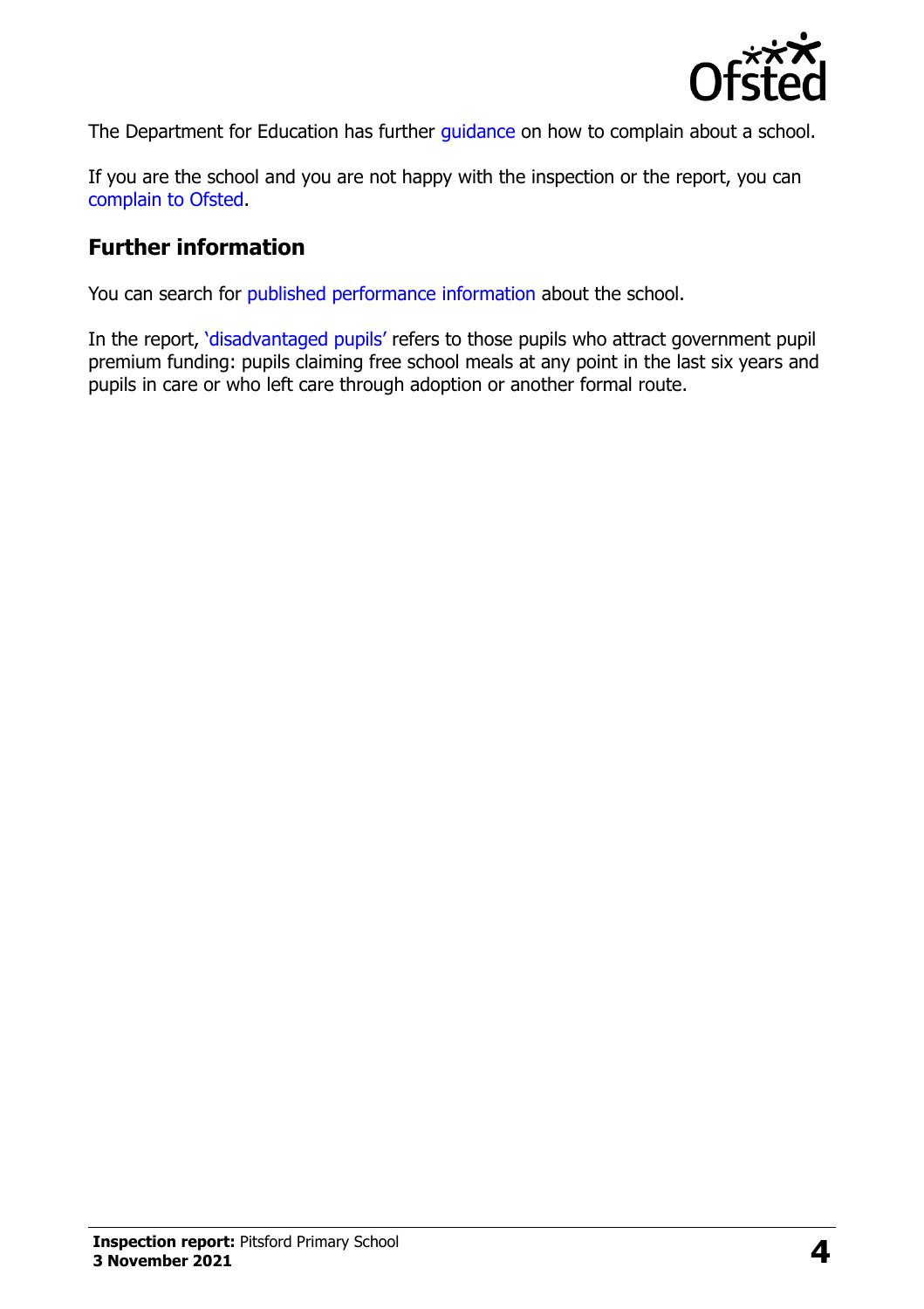

## **School details**

| Unique reference number                       | 121850                                                                   |
|-----------------------------------------------|--------------------------------------------------------------------------|
| <b>Local authority</b>                        | West Northamptonshire                                                    |
| <b>Inspection number</b>                      | 10199940                                                                 |
| <b>Type of school</b>                         | Primary                                                                  |
| <b>School category</b>                        | Community                                                                |
| Age range of pupils                           | 4 to 11                                                                  |
| <b>Gender of pupils</b>                       | Mixed                                                                    |
| Number of pupils on the school roll           | 67                                                                       |
| Of which, number on roll in the sixth<br>form | Not applicable                                                           |
| <b>Appropriate authority</b>                  | Local authority                                                          |
| <b>Chair of governing body</b>                | Mr Alan Denton                                                           |
| <b>Headteacher</b>                            | Ms Julia Hyde                                                            |
| <b>Website</b>                                | www.pitsfordprimary.org                                                  |
| Dates of previous inspection                  | 12 and 13 July 2016, under section 5 of the<br><b>Education Act 2005</b> |

### **Information about this school**

- Since the previous inspection, a new headteacher has been appointed.
- The school does not use any alternative provision.

### **Information about this inspection**

- This was the first routine inspection the school received since the COVID-19 pandemic began. Inspectors discussed the impact of the pandemic with the school and have taken that into account in their evaluation.
- Inspectors met with the headteacher, the deputy headteacher, who is also the special educational needs coordinator, subject leaders, a group of staff, the chair of the governing body and two other governors.
- Inspectors carried out deep dives into the following subjects: early reading, history and mathematics. For each deep dive, inspectors met with subject leaders, looked at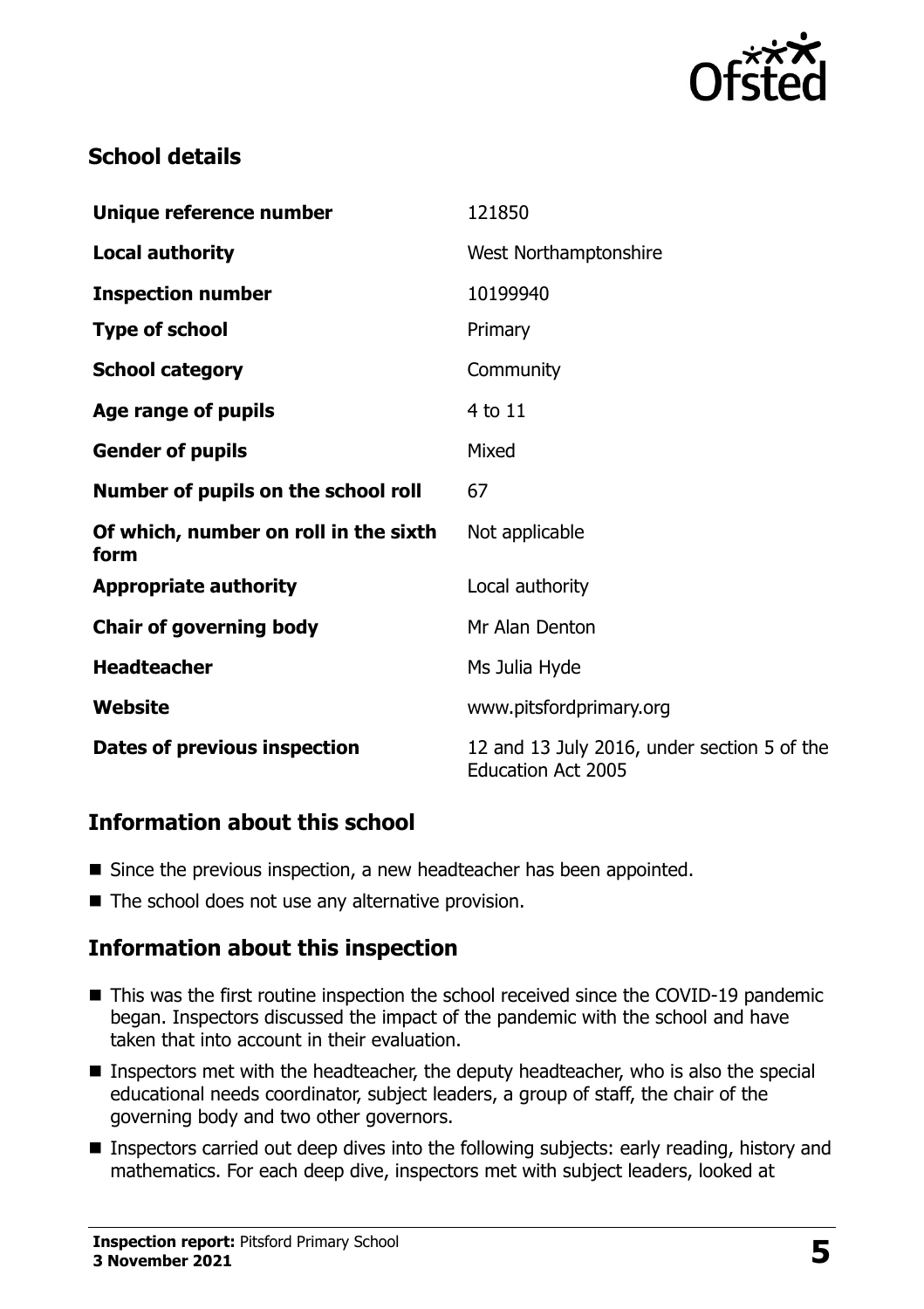

curriculum plans, visited a sample of lessons, spoke to teachers, spoke to some pupils about their learning and looked at samples of pupils' work.

- Inspectors also looked at curriculum planning and samples of pupils' written work in a range of subjects.
- A wide range of documents was scrutinised, including those relating to safeguarding and behaviour. A meeting was held with the designated safeguarding lead.
- The inspectors reviewed the 14 responses that were submitted by parents to Ofsted Parent View.

#### **Inspection team**

Martin Fitzwilliam, lead inspector **Ofsted Inspector** 

Michael Wilson **Ofsted Inspector**